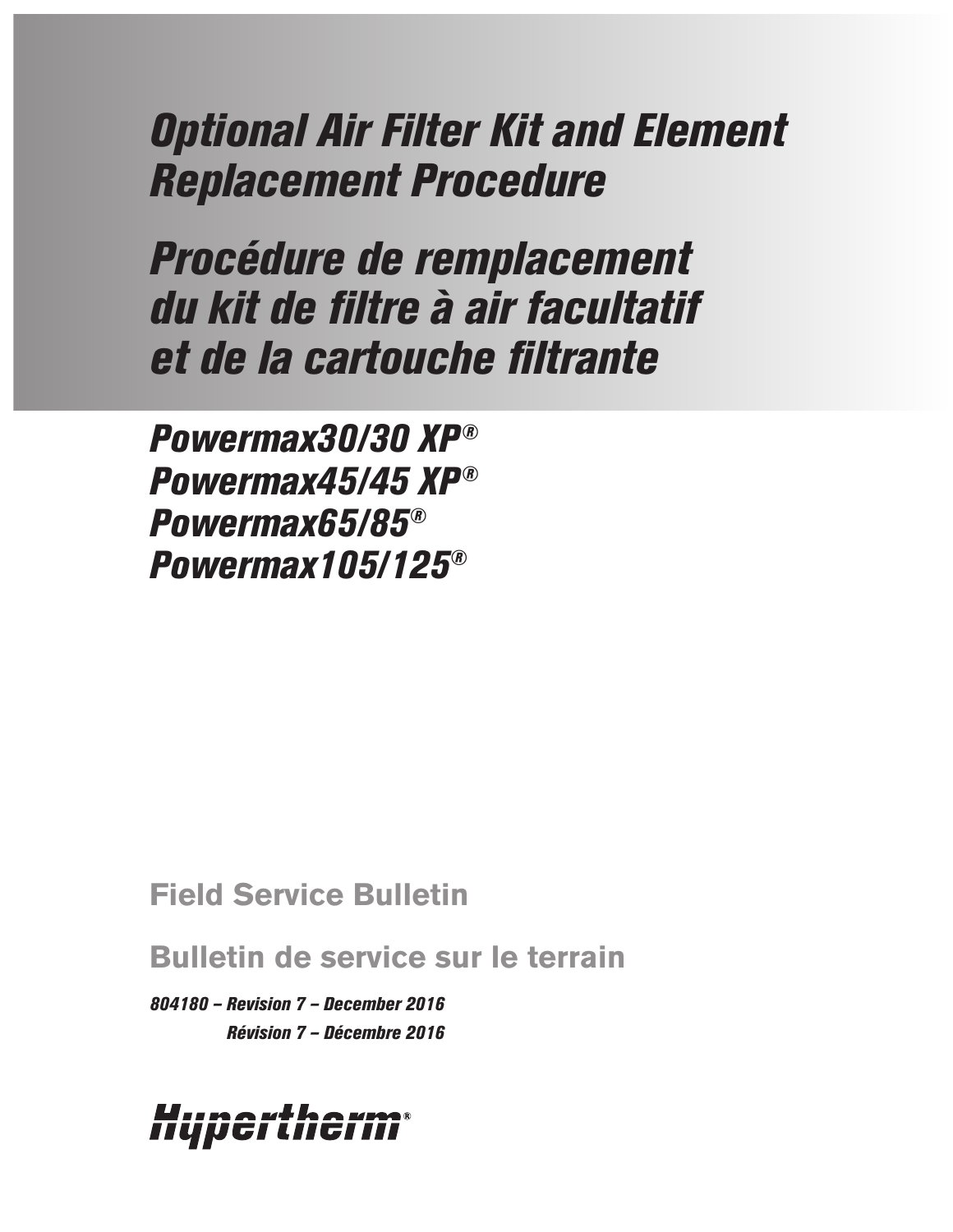#### *Hypertherm Inc.*

Etna Road, P.O. Box 5010 Hanover, NH 03755 USA 603-643-3441 Tel (Main Office) 603-643-5352 Fax (All Departments) info@hypertherm.com (Main Office Email)

*800-643-9878 Tel (Technical Service)* technical.service@hypertherm.com (Technical Service Email) *800-737-2978 Tel (Customer Service)* customer.service@hypertherm.com (Customer Service Email) *866-643-7711 Tel (Return Materials Authorization) 877-371-2876 Fax (Return Materials Authorization)* return.materials@hypertherm.com (RMA email)

#### *Hypertherm México, S.A. de C.V.*

Avenida Toluca No. 444, Anexo 1, Colonia Olivar de los Padres Delegación Álvaro Obregón México, D.F. C.P. 01780 52 55 5681 8109 Tel 52 55 5683 2127 Fax Soporte.Tecnico@hypertherm.com (Technical Service Email)

#### *Hypertherm Plasmatechnik GmbH*

Sophie-Scholl-Platz 5 63452 Hanau Germany 00 800 33 24 97 37 Tel 00 800 49 73 73 29 Fax

#### *31 (0) 165 596900 Tel (Technical Service) 00 800 4973 7843 Tel (Technical Service)* technicalservice.emea@hypertherm.com (Technical Service Email)

#### *Hypertherm (Singapore) Pte Ltd.*

82 Genting Lane Media Centre Annexe Block #A01-01 Singapore 349567, Republic of Singapore 65 6841 2489 Tel 65 6841 2490 Fax Marketing.asia@hypertherm.com (Marketing Email) TechSupportAPAC@hypertherm.com (Technical Service Email)

#### *Hypertherm Japan Ltd.*

Level 9, Edobori Center Building 2-1-1 Edobori, Nishi-ku Osaka 550-0002 Japan 81 6 6225 1183 Tel 81 6 6225 1184 Fax HTJapan.info@hypertherm.com (Main Office Email) TechSupportAPAC@hypertherm.com (Technical Service Email)

#### *Hypertherm Europe B.V.*

Vaartveld 9, 4704 SE Roosendaal, Nederland 31 165 596907 Tel 31 165 596901 Fax 31 165 596908 Tel (Marketing) *31 (0) 165 596900 Tel (Technical Service) 00 800 4973 7843 Tel (Technical Service)* technicalservice.emea@hypertherm.com (Technical Service Email)

#### *Hypertherm (Shanghai) Trading Co., Ltd.*

B301, 495 ShangZhong Road Shanghai, 200231 PR China 86-21-80231122 Tel 86-21-80231120 Fax *86-21-80231128 Tel (Technical Service)* techsupport.china@hypertherm.com (Technical Service Email)

#### *South America & Central America: Hypertherm Brasil Ltda.*

Rua Bras Cubas, 231 – Jardim Maia Guarulhos, SP – Brasil CEP 07115-030 55 11 2409 2636 Tel tecnico.sa@hypertherm.com (Technical Service Email)

#### *Hypertherm Korea Branch*

#3904. APEC-ro 17. Heaundae-gu. Busan. Korea 48060 82 (0)51 747 0358 Tel 82 (0)51 701 0358 Fax Marketing.korea@hypertherm.com (Marketing Email) TechSupportAPAC@hypertherm.com (Technical Service Email)

#### *Hypertherm Pty Limited*

GPO Box 4836 Sydney NSW 2001, Australia 61 (0) 437 606 995 Tel 61 7 3219 9010 Fax au.sales@Hypertherm.com (Main Office Email) TechSupportAPAC@hypertherm.com (Technical Service Email)

#### *Hypertherm (India) Thermal Cutting Pvt. Ltd*

A-18 / B-1 Extension, Mohan Co-Operative Industrial Estate, Mathura Road, New Delhi 110044, India 91-11-40521201/ 2/ 3 Tel 91-11 40521204 Fax HTIndia.info@hypertherm.com (Main Office Email) TechSupportAPAC@hypertherm.com (Technical Service Email)

© Copyright 2016 Hypertherm Inc. All Rights Reserved

Tous droits réservés

Hypertherm and Powermax are trademarks of Hypertherm Inc. and may be registered in the United States and/or other countries.

Hypertherm et Powermax sont des marques de commerce d'Hypertherm Inc., qui peuvent être déposées aux États-Unis et/ou dans d'autres pays.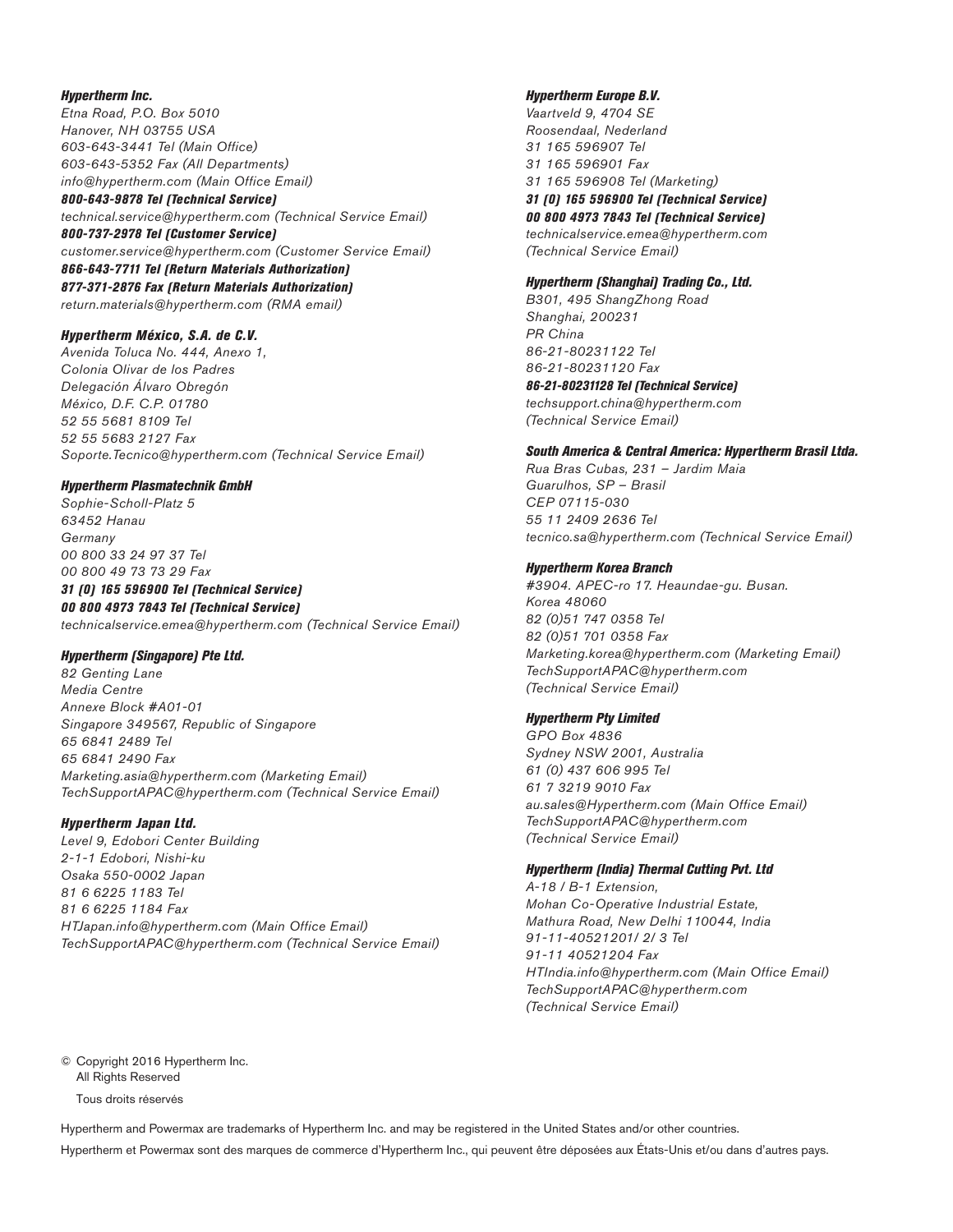

# **Introduction**

# **Purpose**

This Field Service Bulletin describes the following procedures:

- Install the optional Eliminizer air filter kit (for moisture removal) on the Powermax30/30 XP, Powermax45/45 XP, Powermax65/85, and Powermax105/125.
- Install the optional Eliminizer filter cover (for Powermax65/85 and Powermax105/125 only).
- Replace the filter element on the Eliminizer air filter.
- **Note:** If you have an older Powermax system, go to [www.hypertherm.com/docs](https://www.hypertherm.com/en-US/customer-support/documents-library/) and search for Field Service Bulletin 809620.

# **Optional air filters**

Powermax gas specifications call for the use of clean, dry, and oil-free air. The best defense against gas line contamination is to keep the air compressor in good working condition. If work site conditions introduce excess humidity or oil, use additional air filtration.

- The optional Moisture Removal Air Filter Kit removes water and dirt from the gas supply.
- The optional Oil Removal Air Filter Kit (428719 not included) removes oil, oil vapor, and dirt from the gas supply.
- **Note:** Optional air filters may increase the required minimum inlet pressure.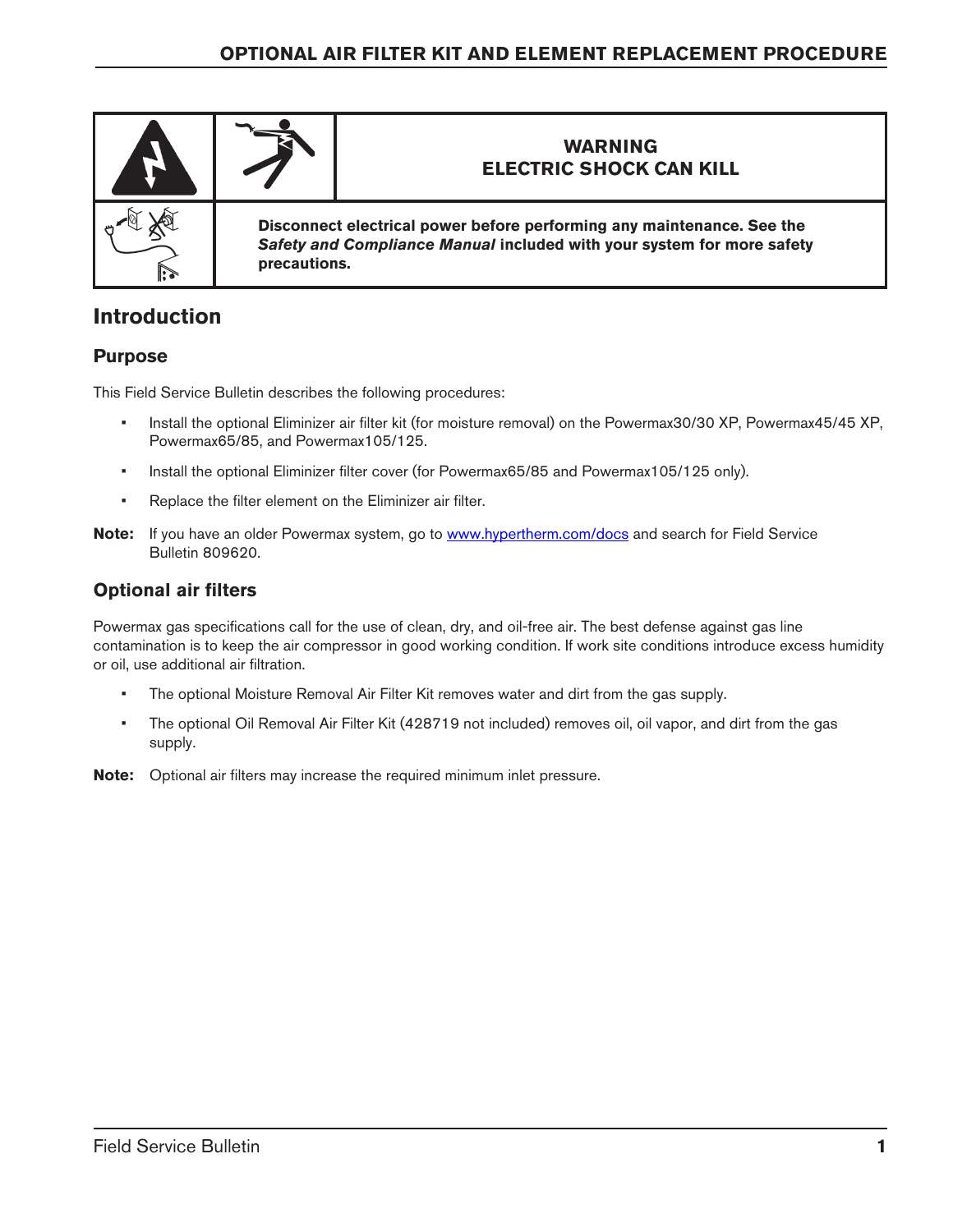# **OPTIONAL AIR FILTER KIT AND ELEMENT REPLACEMENT PROCEDURE**

### <span id="page-3-0"></span>**Order of optional air filters**

When using more than one type of optional air filter, install the filters in the sequence shown below to prevent damage to the gas line and equipment.



# **ACAUTION**

**If it is highly likely that air filters mounted on your Powermax could be struck by an object, Hypertherm recommends mounting no more than one optional air filter directly onto the system. If applicable, mount the second optional air filter onto a wall using a flexible hose connector (with two 1/4 NPT adapters on each end) and a wall mount (such as kit 428718).**

### **Materials and tools needed**

- Large adjustable wrench
- Blade, Phillips, and TORX® screwdrivers
- Thread sealant

# **ACAUTION**

**Never use PTFE tape on gas fittings. Use liquid pipe sealant.**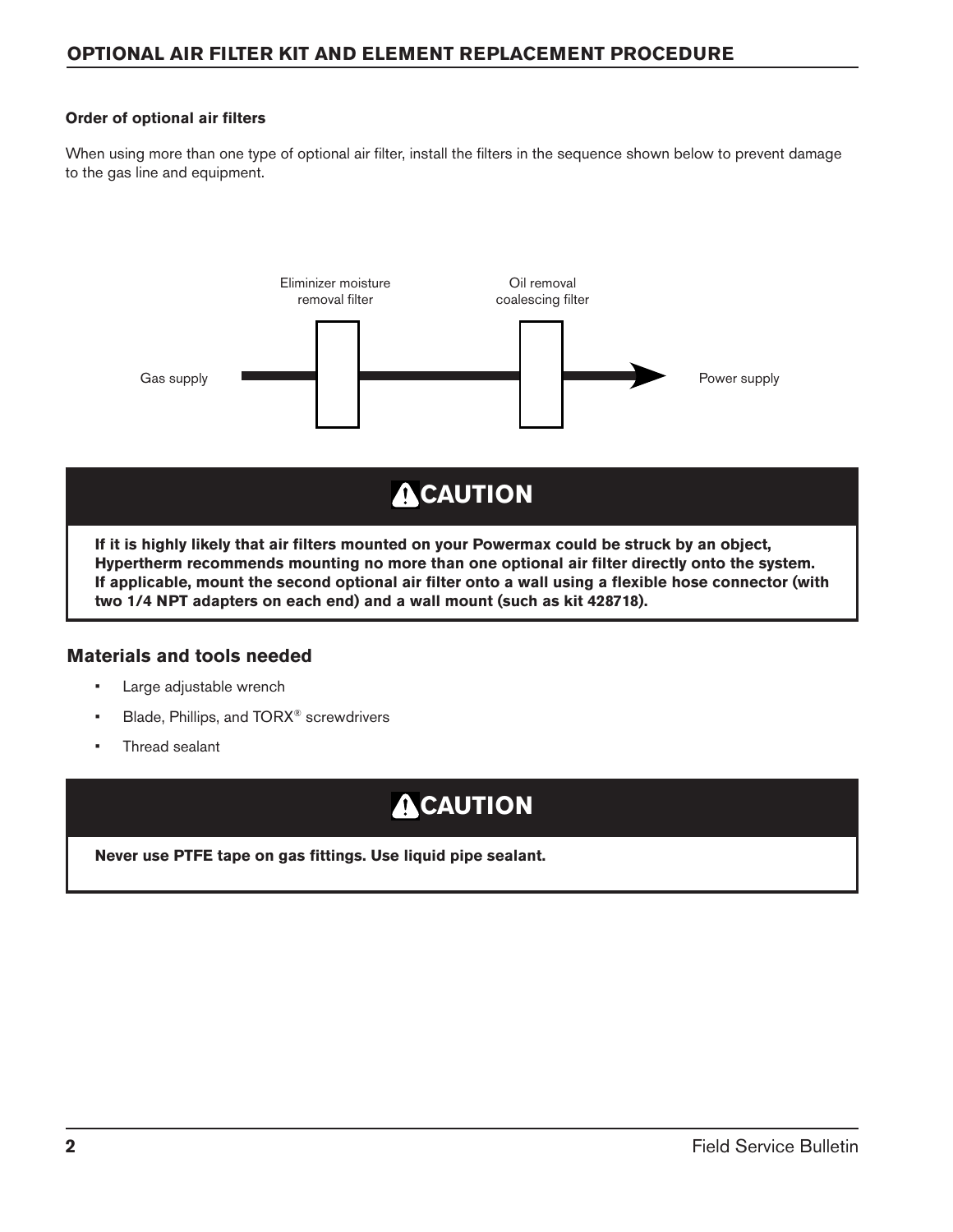### **Kit 128647 contents**

| Item           | Part number | <b>Description</b>                           | Quantity |
|----------------|-------------|----------------------------------------------|----------|
| 1              | 015510      | 1/4 NPT adapter                              |          |
| $\overline{2}$ | 015589      | 1/8 NPT to 1/4 NPT adapter                   | 1        |
| 3              | 109302      | Eliminizer air filter (for moisture removal) | 1        |
|                |             | 3<br>10<br>$\overline{2}$                    |          |

### **Accessories (not included)**

| <b>Item</b> | <b>Part number</b> | <b>Description</b>                                   |
|-------------|--------------------|------------------------------------------------------|
|             | 428718             | Mounting bracket kit for Eliminizer air filter       |
| - 2         | 011092             | Replacement filter element for Eliminizer air filter |

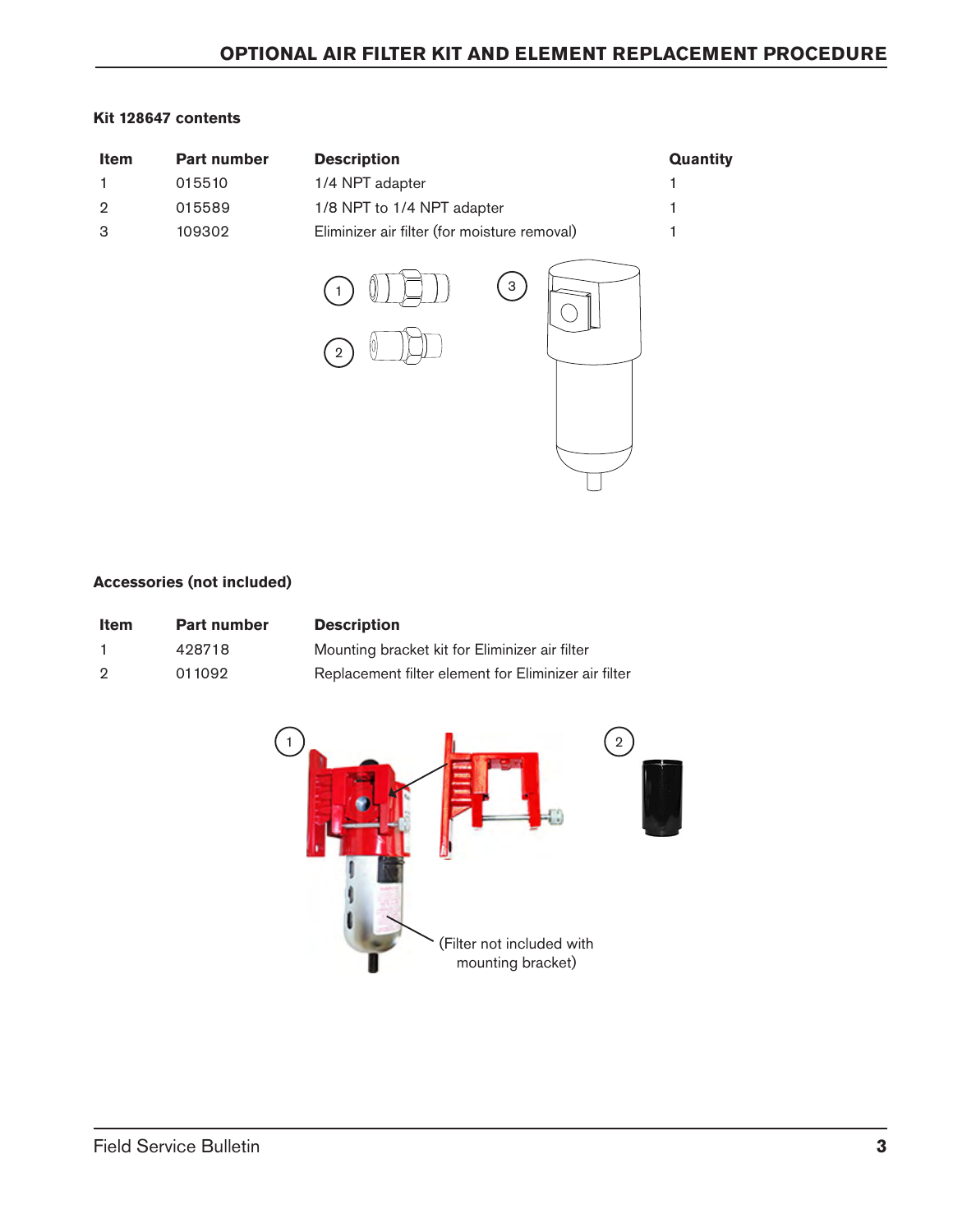# **OPTIONAL AIR FILTER KIT AND ELEMENT REPLACEMENT PROCEDURE**

| Item | <b>Part number</b> | <b>Description</b>                           | Quantity |
|------|--------------------|----------------------------------------------|----------|
|      | 015510             | 1/4 NPT adapter                              |          |
| 2    | 109302             | Eliminizer air filter (for moisture removal) |          |
| 3    | 075526             | M4 X 10 screws                               | 4        |
| 4    | 101062             | Powermax65/85 Eliminizer filter cover        |          |

### **Kit 228570 contents (Eliminizer filter for Powermax65/85 with optional cover)**







**Kit 228624 contents (Eliminizer filter cover for Powermax65/85 only)**

| <b>Item</b> | <b>Part number</b> | <b>Description</b>                    | <b>Quantity</b> |
|-------------|--------------------|---------------------------------------|-----------------|
|             | 075526             | M4 X 10 screws                        |                 |
|             | 101062             | Powermax65/85 Eliminizer filter cover |                 |





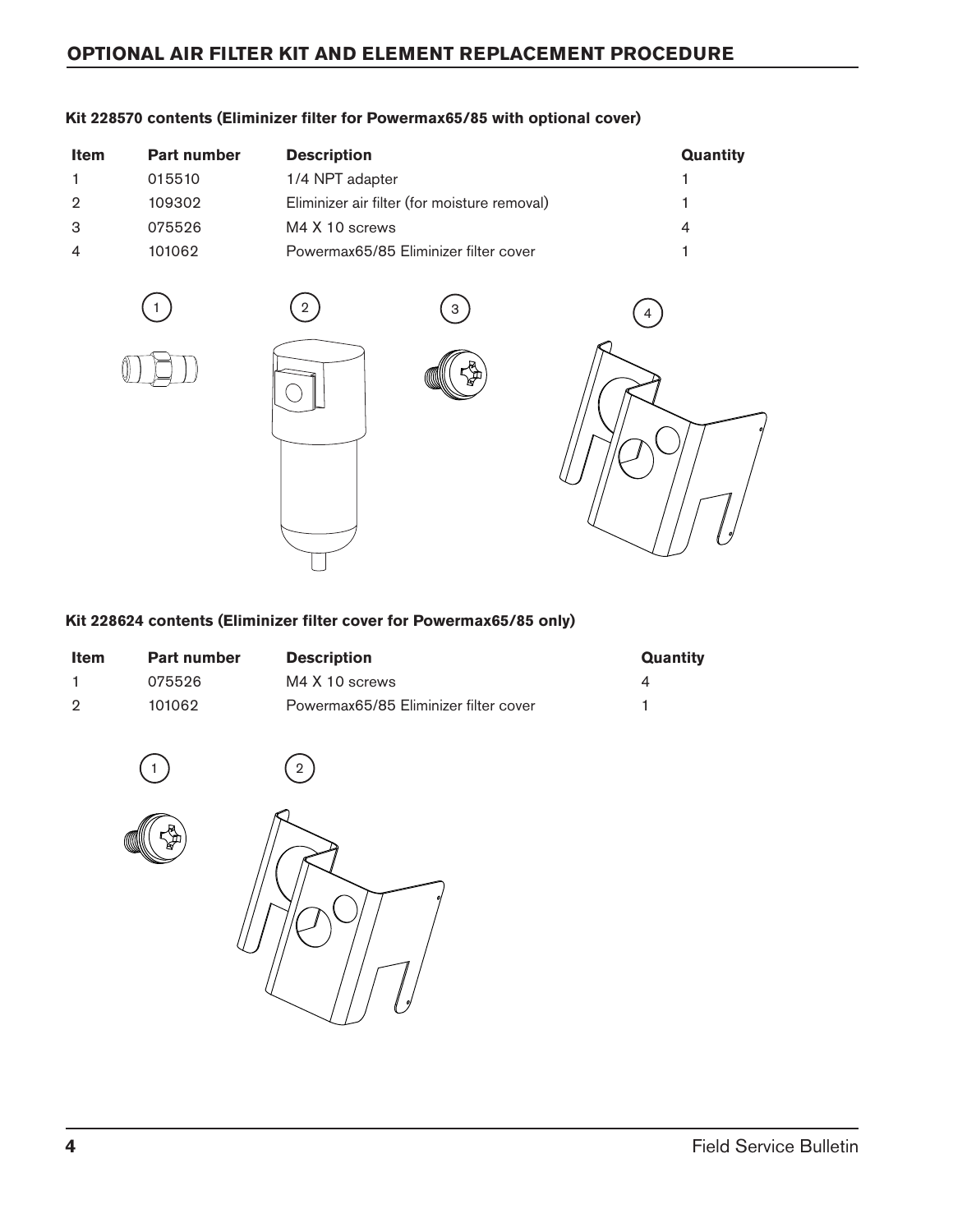# **OPTIONAL AIR FILTER KIT AND ELEMENT REPLACEMENT PROCEDURE**

| <b>Item</b> | <b>Part number</b> | <b>Description</b>                           | Quantity |
|-------------|--------------------|----------------------------------------------|----------|
|             | 015510             | 1/4 NPT adapter                              |          |
|             | 109302             | Eliminizer air filter (for moisture removal) |          |
|             | 075769             | M <sub>5</sub> screws                        | 4        |
|             | 101215             | Powermax105/125 Eliminizer filter cover      |          |

## **Kit 228890 contents (Eliminizer filter for Powermax105/125 with optional cover)**



$$
\bigcirc
$$









# Field Service Bulletin **5**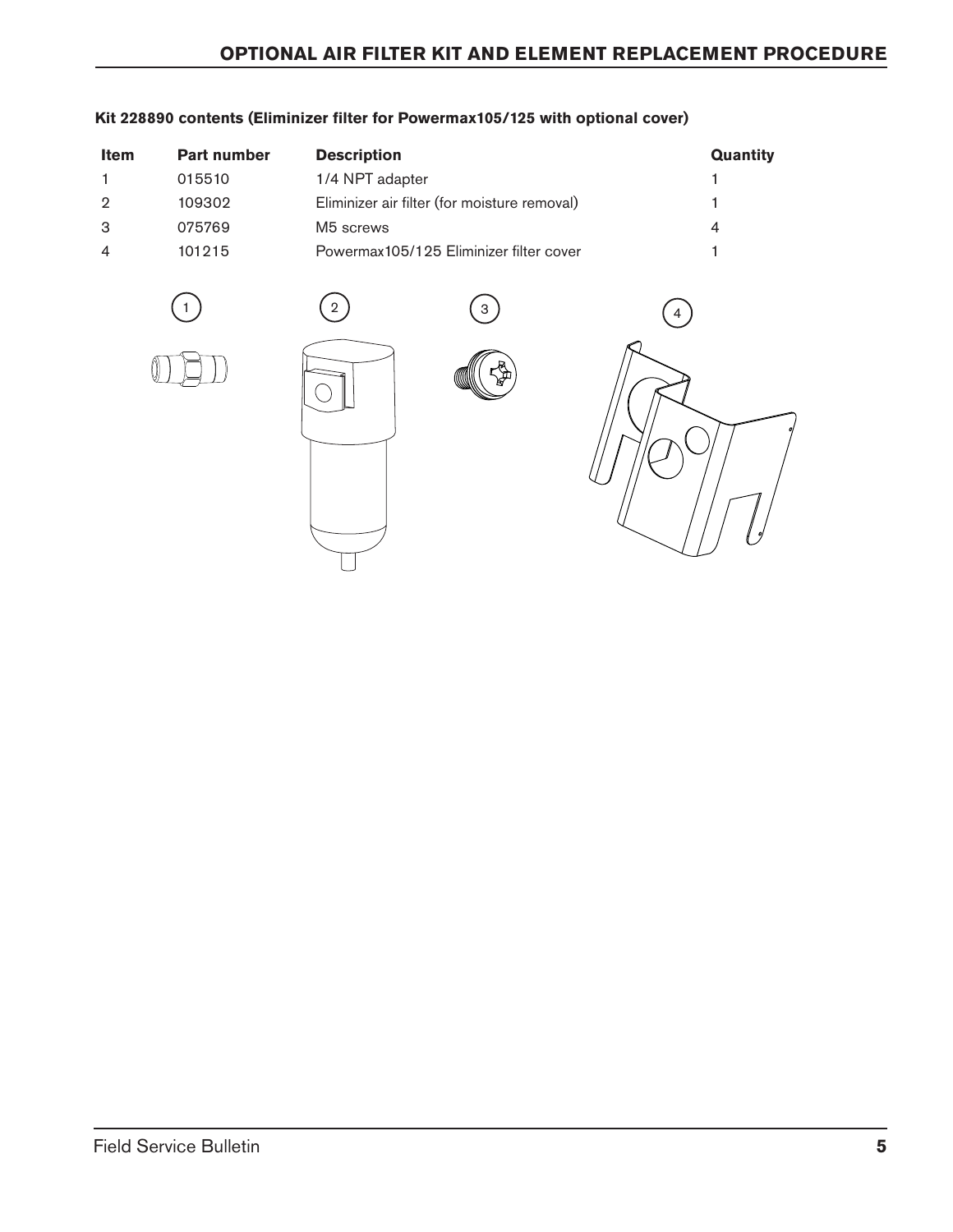# **Filter installation (Powermax30 XP/45/45 XP/65/85/105/125)\***



\* For Powermax30, see [page 7.](#page-8-0)

### **Notes:**

- Plasma power supply components vary by model.
- If you are installing an oil removal filter, in addition to the moisture removal filter, see ["Order of optional air filters"](#page-3-0)  [on page 2](#page-3-0) and download Field Service Bulletin 809610 at [www.hypertherm.com/docs](http://www.hypertherm.com/docs).
- 1. Disconnect the power and gas supply.
- 2. Remove the gas inlet fitting (015337) or European adapter (015145) **2** from the bracket **1** and set aside.
- 3. Choose the 1/4 NPT air filter adapter (015510)  $\bullet$  in the kit and screw the adapter into the bracket  $\bullet$  using thread sealant.

# **ACAUTION**

#### **Never use PTFE tape on gas fittings. Use liquid pipe sealant.**

**Note:** Too much thread sealant can contaminate the gas line.

- 4. Install the new moisture removal air filter (109302) **4** onto the adapter **3** using thread sealant (as needed), with the arrow pointing toward the power supply.
- 5. Screw the gas inlet fitting or European adapter **2** that you removed in step [2](#page-8-1) into the new filter using thread sealant.
- 6. Connect the power and gas supply.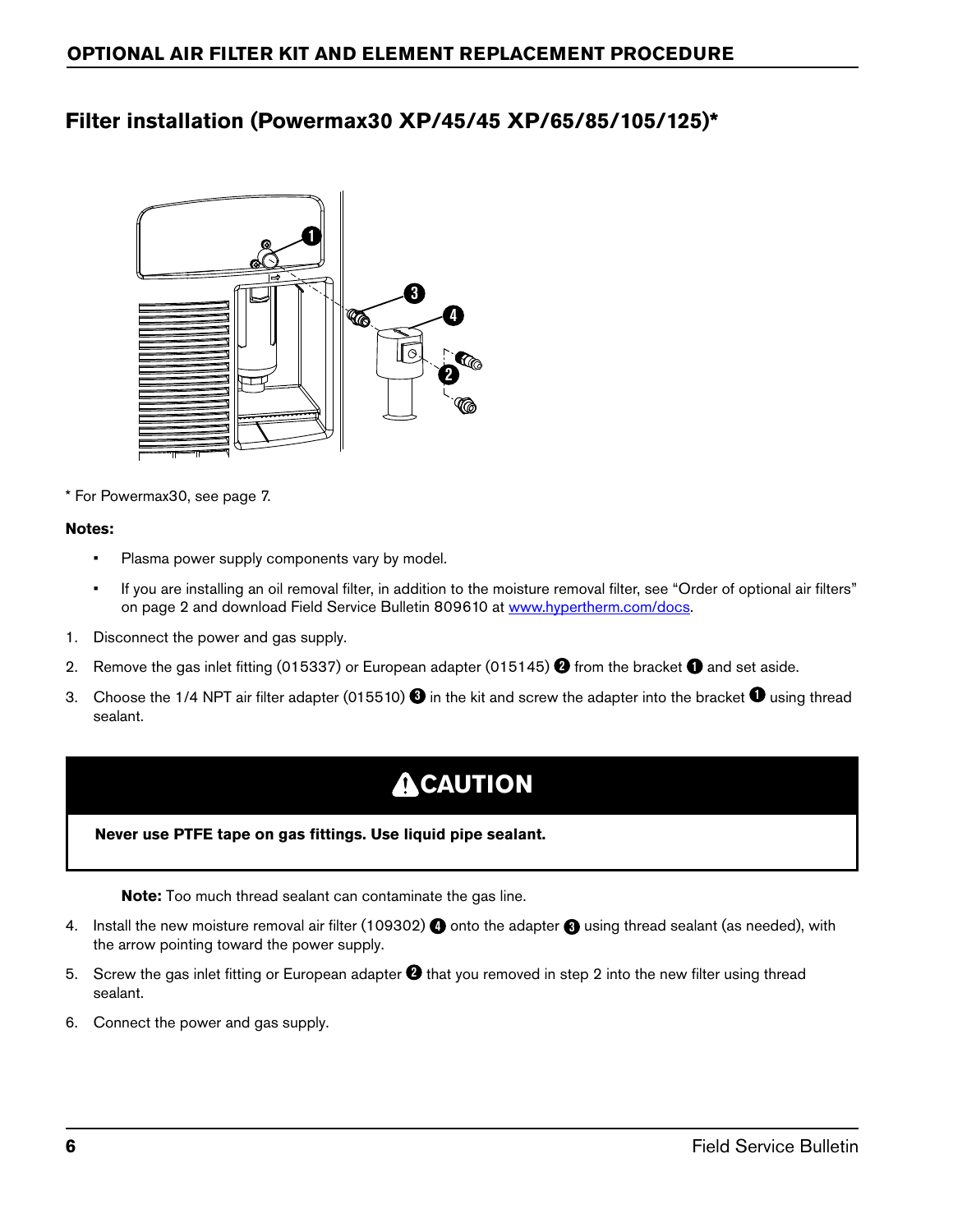# <span id="page-8-0"></span>**Filter installation (Powermax30)**

**Note:** If you are installing an oil removal filter, in addition to the moisture removal filter, see "Order of optional air filters" [on page 2](#page-3-0) and download Field Service Bulletin 809610 at [www.hypertherm.com/docs](http://www.hypertherm.com/docs).

- 1. Disconnect the power and gas supply.
- <span id="page-8-1"></span>2. Remove the gas inlet fitting (015152) or European adapter (015301) from the 1/8 NPT brass coupler on the plasma power supply. See ["Figure 1".](#page-8-2)

**Note:** Do not remove the brass coupler from the plasma power supply.

3. Screw the 1/8 NPT to 1/4 NPT air filter adapter **2** (015589 in kit 128647) onto the brass coupler  $\bullet$  using thread sealant. See ["Figure 2".](#page-8-3)

**A CAUTION** 

**Never use PTFE tape on gas fittings. Use liquid pipe sealant.**

**Note:** Too much thread sealant can contaminate the gas line.

- 4. Install the new moisture removal air filter **3** (109302) onto the adapter **2** using thread sealant, with the arrow pointing toward the power supply.
- 5. Obtain a new gas inlet fitting that fits a 1/4 NPT port and screw the fitting into the new filter  $\bullet$  using thread sealant.

**Note:** Your original 1/8 NPT fitting or European adapter may no longer work because the Eliminizer filter has a 1/4 NPT port.

6. Connect the power and gas supply.

<span id="page-8-2"></span>

<span id="page-8-3"></span>

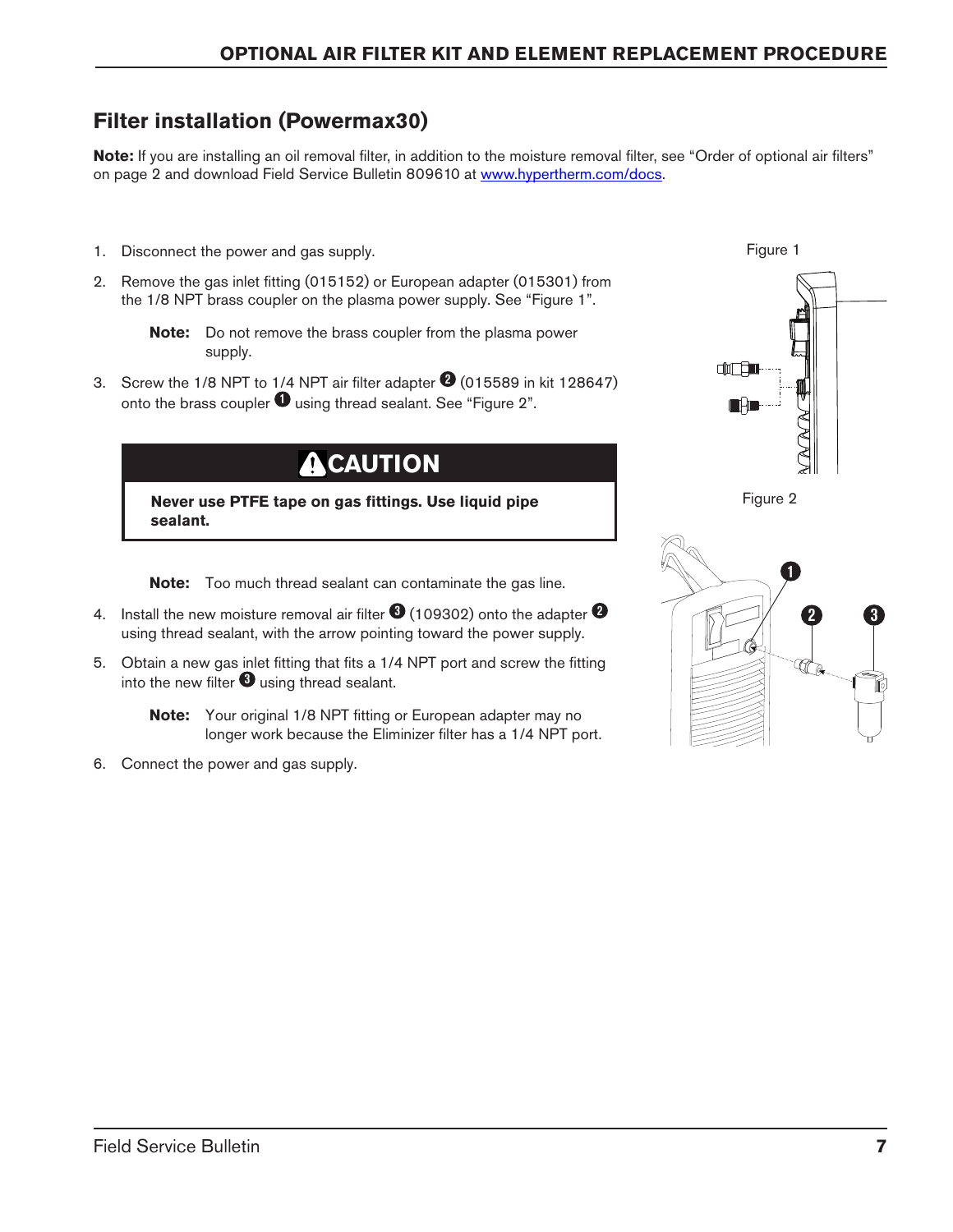# **Optional filter cover installation (Powermax65/85/105/125)**

- 1. Disconnect the power and gas supply.
- 2. Remove the upper two screws from each side of the power supply.
- 3. Place the filter cover over the filter on the rear of the power supply and align the screw holes with the power supply cover.
- 4. Install the four new screws through the filter cover and power supply cover and tighten the screws to 17 kg∙cm (15 in∙lb).
- 5. Reconnect the power and gas supply.

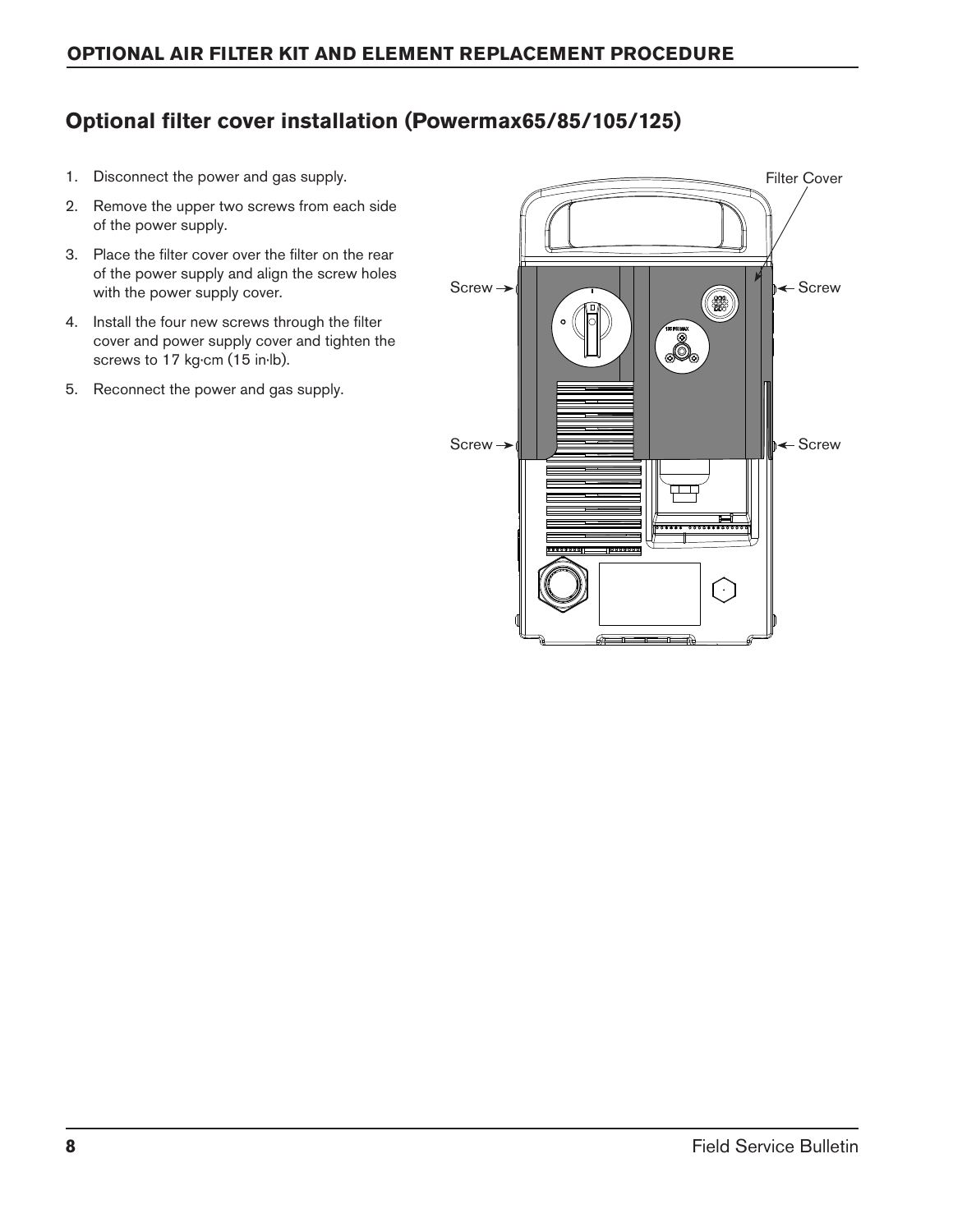# **Filter element replacement**

- 1. Disconnect the power and gas supply.
- 2. Remove the metal guard from the filter bowl.
	- a. Push down the thumb latch on the metal guard and twist the metal guard clockwise.
	- b. Pull the metal guard straight down to remove.



3. Remove the filter bowl by rotating the clear bowl counter-clockwise and pulling down on the bowl.



4. Remove the old filter element by twisting the element counter-clockwise until it unscrews and detaches.

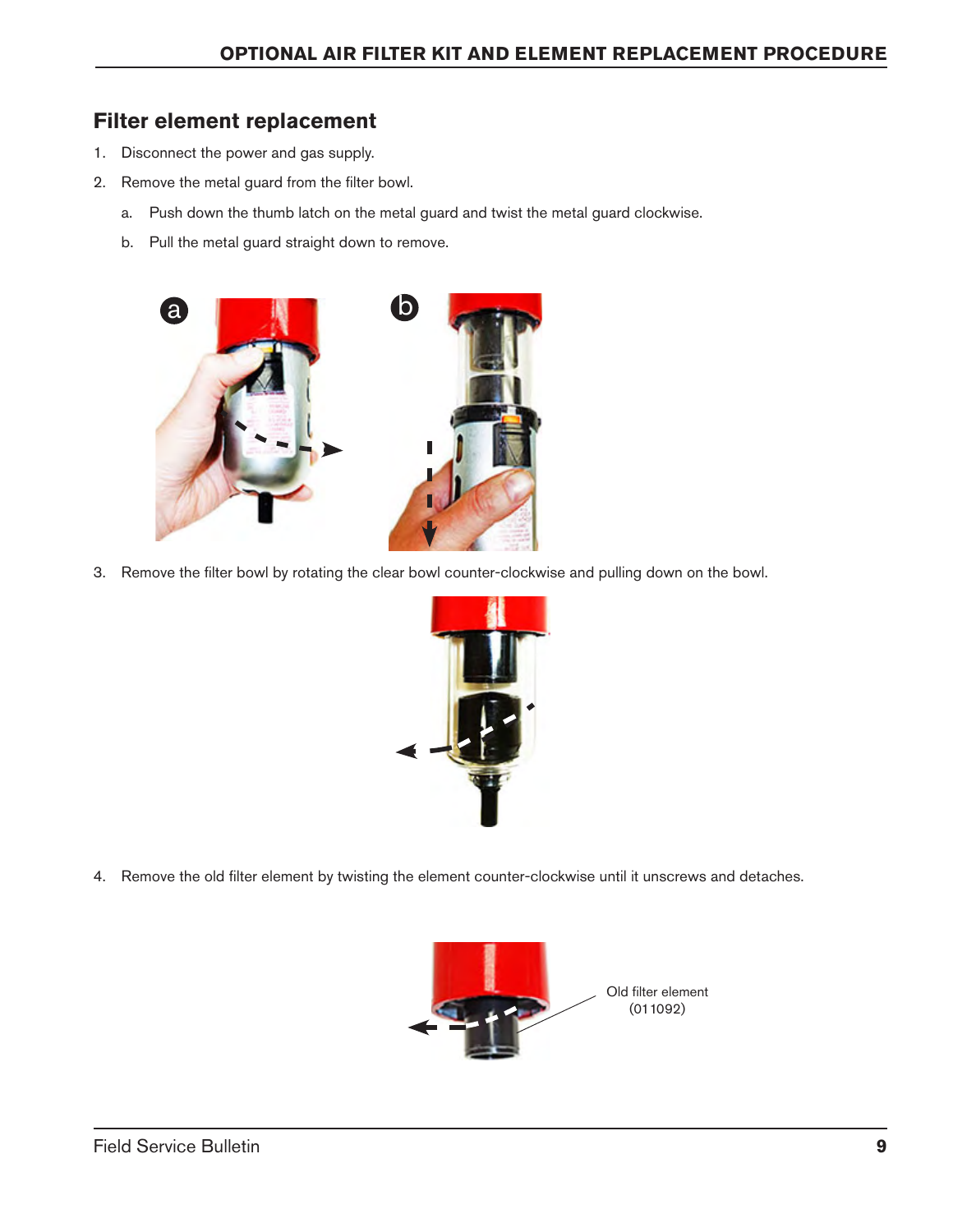# **OPTIONAL AIR FILTER KIT AND ELEMENT REPLACEMENT PROCEDURE**

5. Vertically align the element screw hole with the screw. Twist the filter element clockwise until the element attaches securely.



**Note:** Do not overtighten the filter element.

- 6. Push the top of the clear filter bowl up into the air filter until it comes to a stop and is seated evenly. Twist the bowl clockwise to tighten.
- 7. Install the metal guard onto the filter bowl.
	- a. Align the black tabs on the metal guard with the inlets on the air filter.
	- b. Push up on the metal guard and rotate the guard until it clicks into place.



8. Connect the power and gas supply.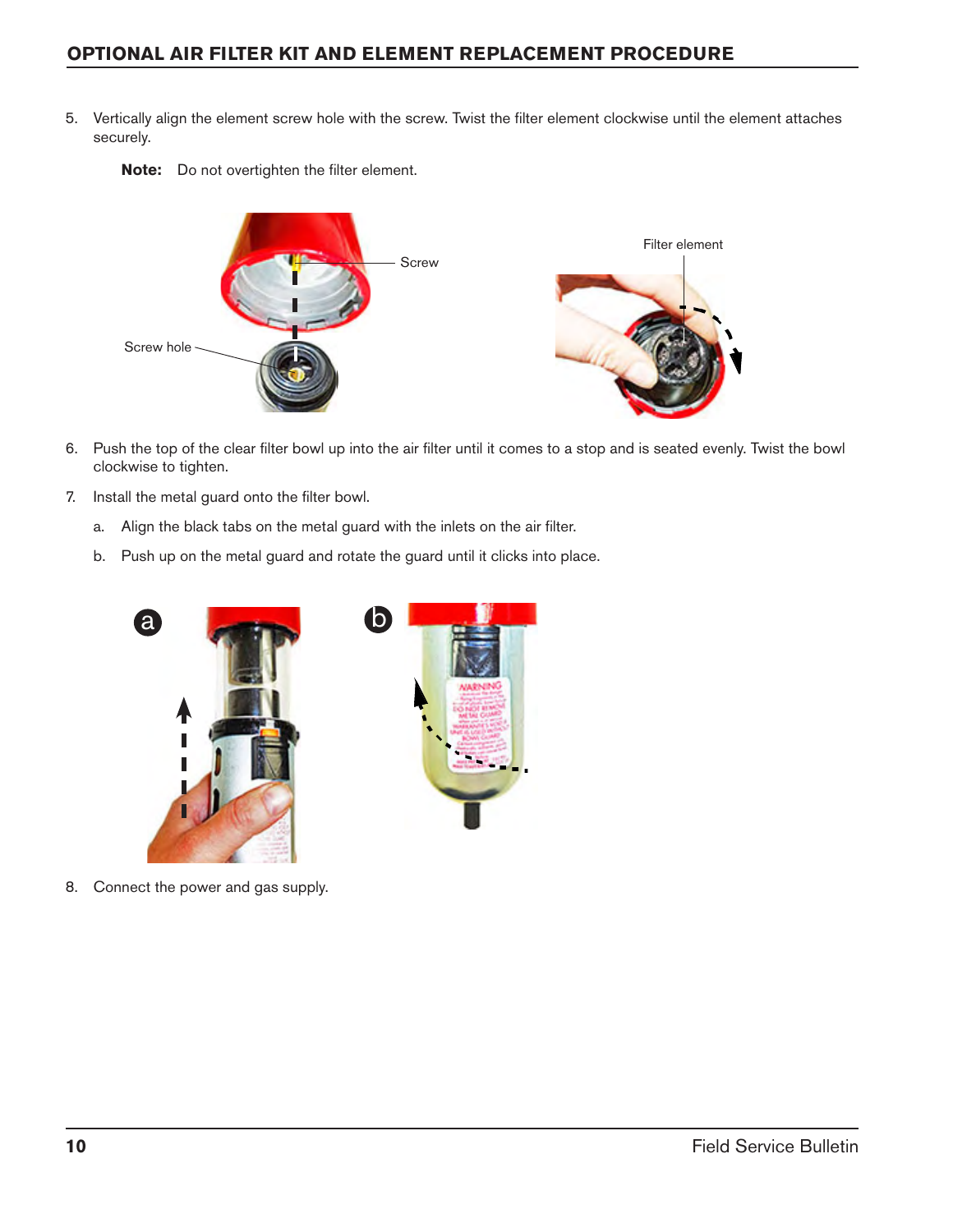

# **Introduction**

## **Objet**

Le bulletin de service sur le terrain décrit les procédures suivantes :

- Installation du kit de filtre à air facultatif Eliminizer (pour enlever l'humidité) dans les Powermax30/30 XP, Powermax45/45 XP, Powermax65/85 et Powermax105/125.
- Installation du couvercle de filtre Eliminizer facultatif (seulement pour le Powermax65/85 et le Powermax105/125).
- Remplacement de la cartouche filtrante du filtre à air Eliminizer.
- Note : Si vous possédez un ancien système Powermax, rendez-vous sur [www.hypertherm.com/docs](https://www.hypertherm.com/en-US/customer-support/documents-library/) et recherchez le bulletin de service sur le terrain nº 809620.

## **Filtres à air facultatifs**

Les spécifications Powermax relatives au gaz indiquent qu'il doit être propre, sec et exempt d'huile et d'air. La meilleure défense contre la contamination des conduites de gaz est de garder le compresseur à air en bon état. Si les conditions du lieu de travail montrent un excès d'humidité ou d'huile, utilisez une filtration d'air supplémentaire.

- Le kit de filtre à air facultatif pour retirer l'humidité supprime l'eau et la saleté des conduites de gaz.
- Le kit de filtre à air facultatif pour retirer l'huile (428719, non inclus) supprime l'huile, la vapeur d'huile et la saleté des conduites de gaz.

**Note :** Des filtres à air facultatifs pourraient augmenter la pression d'entrée minimale requise.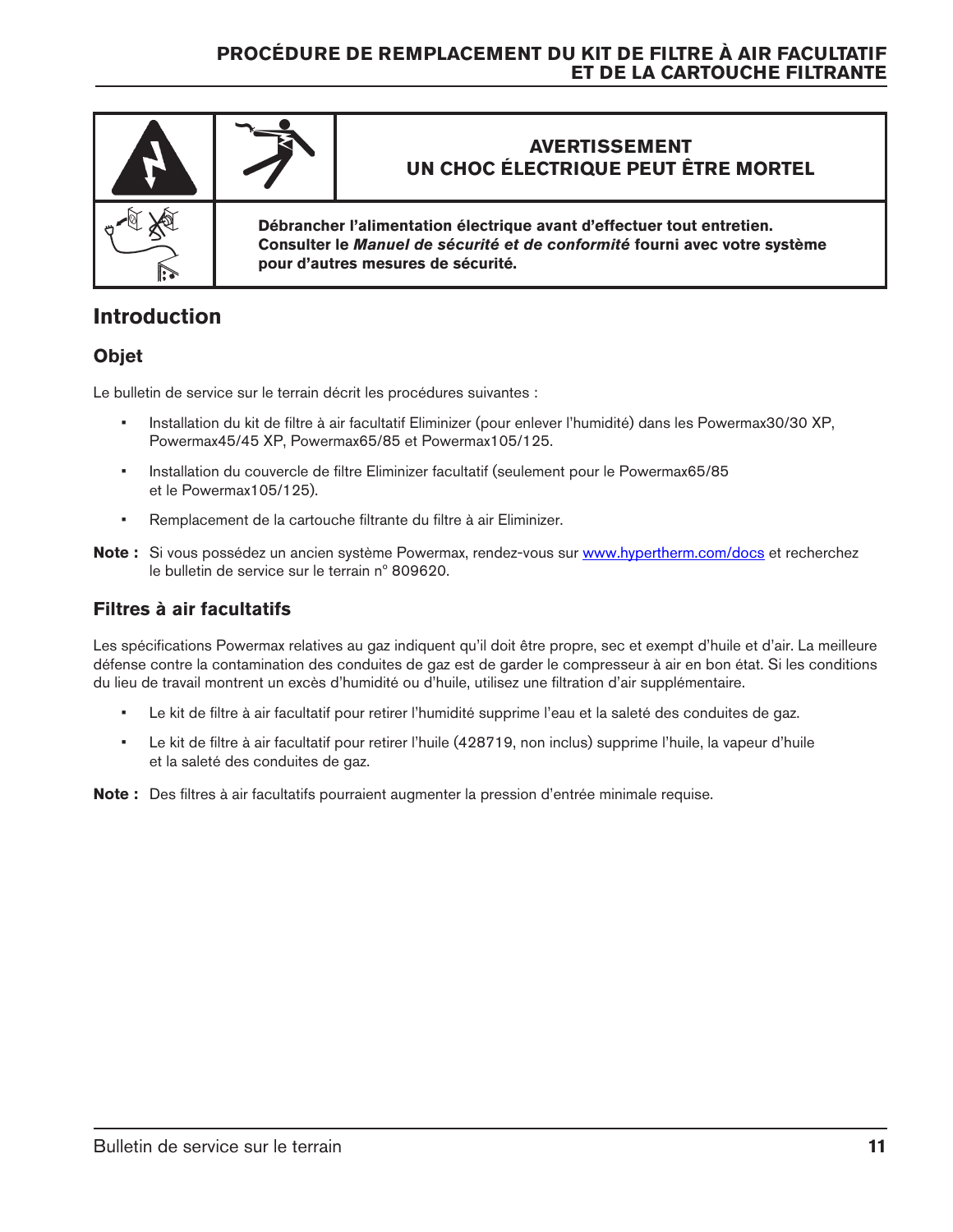### <span id="page-13-0"></span>**Ordre des filtres à air facultatifs**

Lorsque vous utilisez plusieurs filtres à air facultatifs, installez les filtres dans la séquence illustrée ci-dessous afin d'éviter d'endommager l'équipement et les conduites de gaz.



# **AATTENTION**

**S'il est très courant que les filtres d'air installés sur votre Powermax puissent être obstrués par un objet, Hypertherm vous recommande d'installer dorénavant un seul filtre à air facultatif directement sur le système. Si applicable, installez le deuxième filtre à air facultatif sur un mur à l'aide d'un raccord de tuyau souple (doté de deux adaptateurs 1/4 NPT à chaque embout) et d'un montage mural (tel que le kit 428718).**

## **Matériaux et outils requis**

- Grande clé ajustable
- **•** Tournevis plat, cruciforme et TORX<sup>®</sup>
- Enduit d'étanchéité pour filets

# **AATTENTION**

**Ne jamais utiliser du ruban PTFE sur les raccords de gaz. Utiliser plutôt du scellant liquide pour tuyaux.**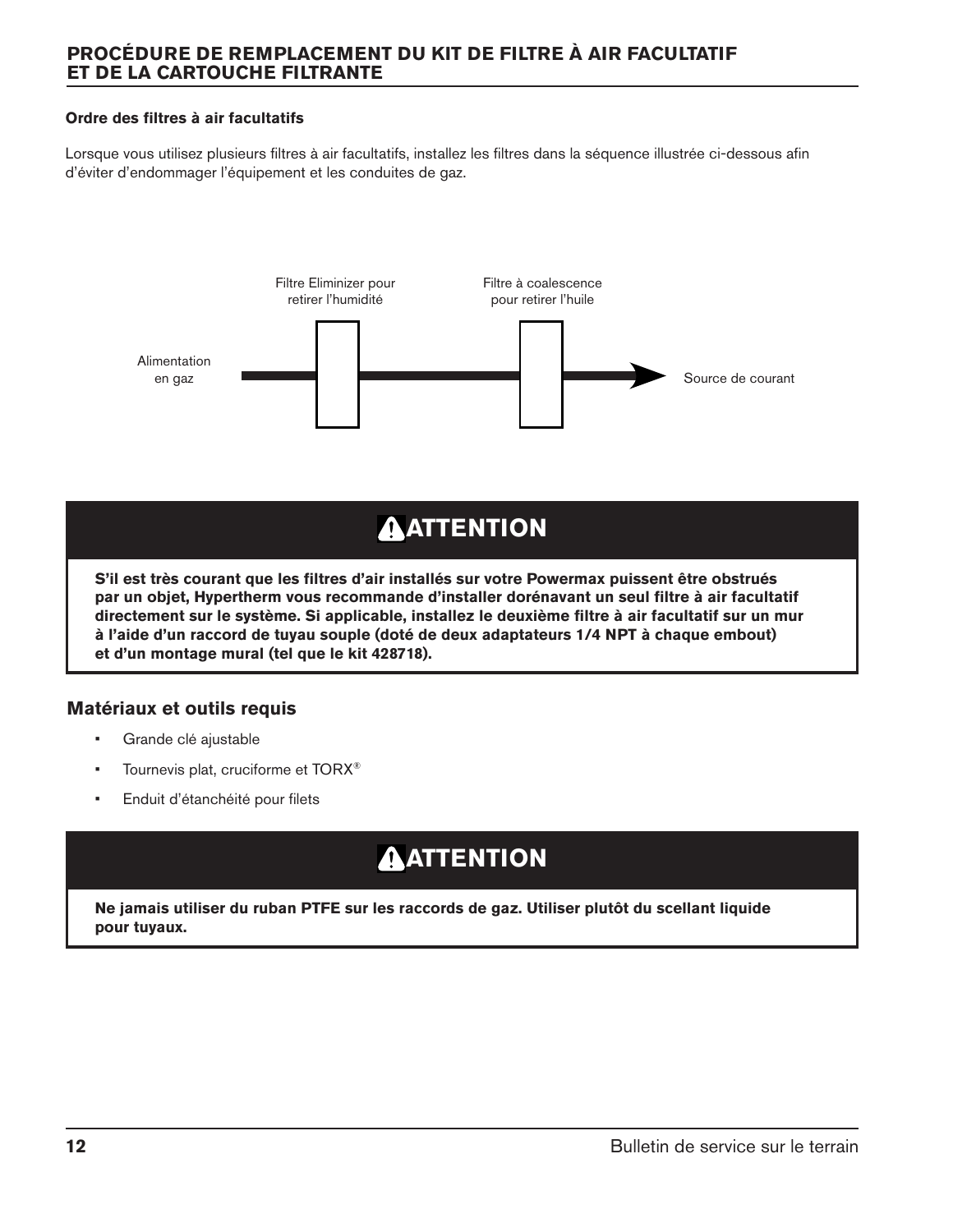### **Contenu du kit 128647**

| <b>Article</b> | <b>Numéro</b><br>de référence | <b>Description</b>                                | Quantité |
|----------------|-------------------------------|---------------------------------------------------|----------|
|                | 015510                        | Adaptateur 1/4 NPT                                | 1        |
| $\overline{2}$ | 015589                        | Adaptateur 1/8 NPT à 1/4 NPT                      |          |
| 3              | 109302                        | Filtre à air Eliminizer (pour enlever l'humidité) |          |
|                |                               | 3<br>U.<br>10<br>$\overline{2}$                   |          |

### **Accessoires (non inclus)**

| <b>Article</b> | <b>Numéro</b><br>de référence | <b>Description</b>                                           |
|----------------|-------------------------------|--------------------------------------------------------------|
|                | 428718                        | Kit de support de montage pour filtre à air Eliminizer       |
| 2              | 011092                        | Cartouche filtrante de rechange pour filtre à air Eliminizer |

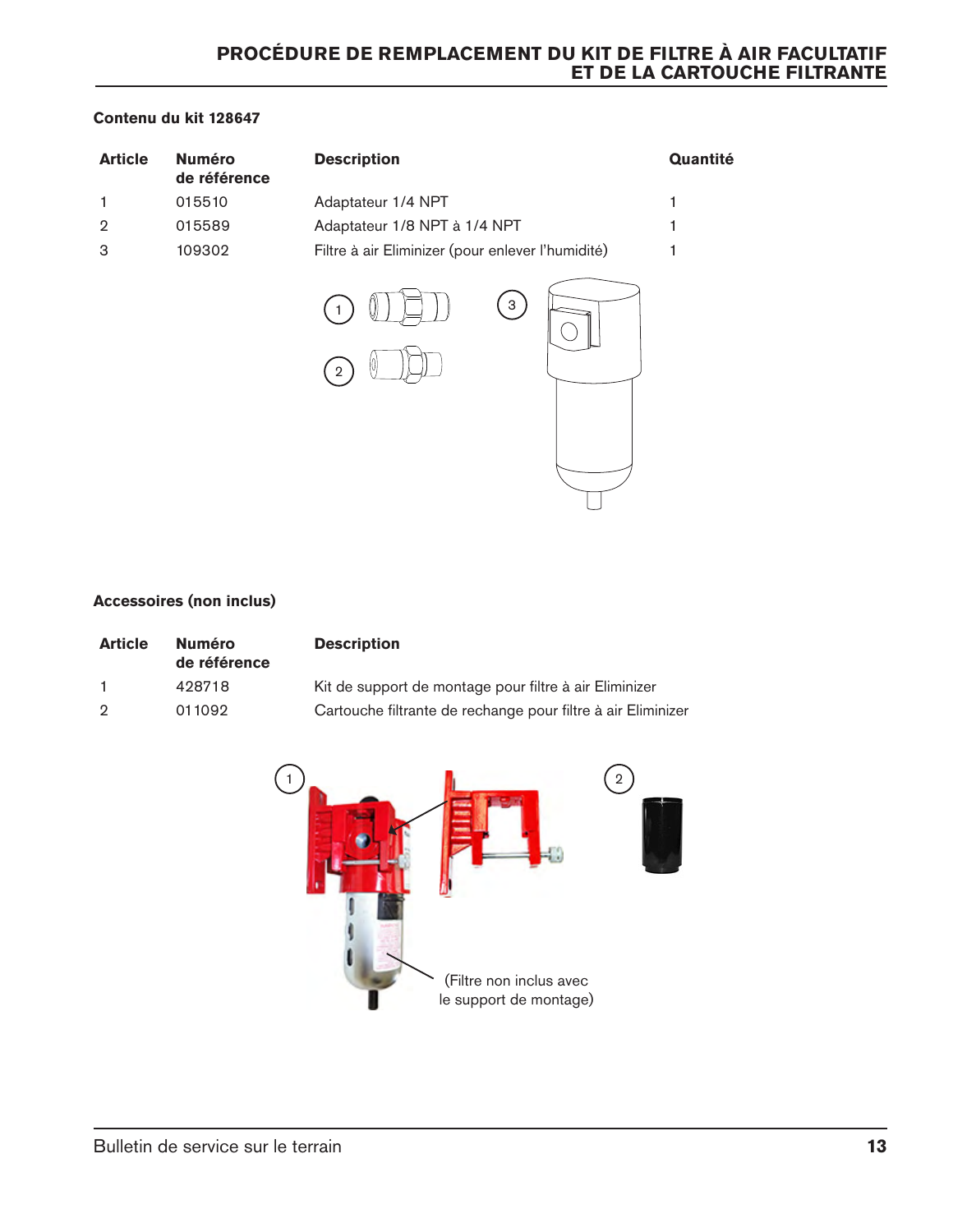### **Contenu du kit 228570 (filtre Eliminizer pour Powermax65/85 avec couvercle facultatif)**

| <b>Article</b> | <b>Numéro</b><br>de référence | <b>Description</b>                                | Quantité |
|----------------|-------------------------------|---------------------------------------------------|----------|
|                | 015510                        | Adaptateur 1/4 NPT                                |          |
| $\mathcal{P}$  | 109302                        | Filtre à air Eliminizer (pour enlever l'humidité) |          |
| 3              | 075526                        | Vis M $4 \times 10$                               | 4        |
| $\overline{4}$ | 101062                        | Couvercle pour filtre Eliminizer du Powermax65/85 |          |



### **Contenu du kit 228624 (couvercle de filtre Eliminizer pour Powermax65/85 seulement)**

| <b>Article</b> | <b>Numéro</b><br>de référence | <b>Description</b>                                | Quantité |
|----------------|-------------------------------|---------------------------------------------------|----------|
|                | 075526                        | Vis M4 $\times$ 10                                |          |
| $\mathcal{D}$  | 101062                        | Couvercle pour filtre Eliminizer du Powermax65/85 |          |



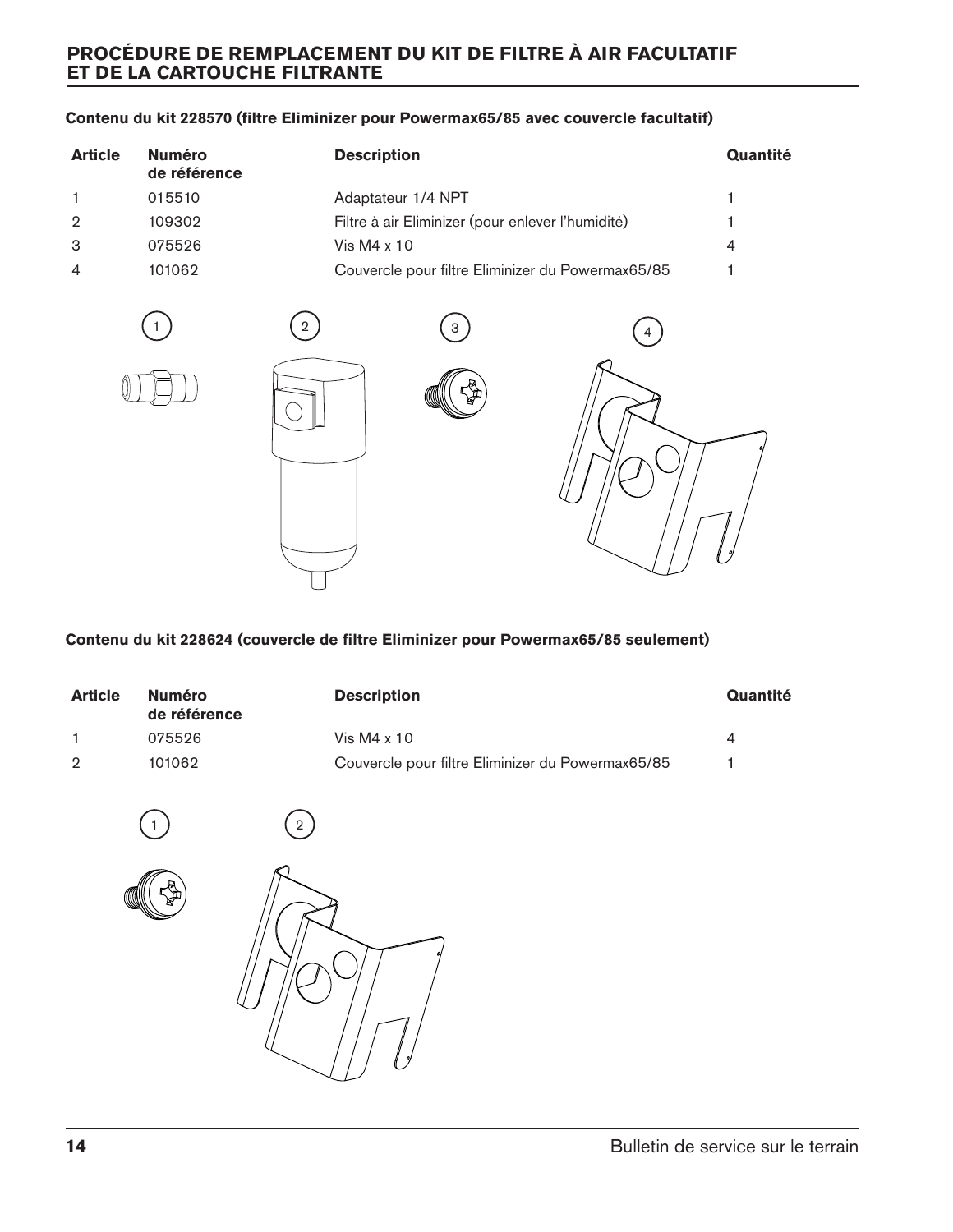### **Contenu du kit 228890 (filtre Eliminizer pour Powermax105/125 avec couvercle facultatif)**

| <b>Article</b> | <b>Numéro</b><br>de référence | <b>Description</b>                                | Quantité |
|----------------|-------------------------------|---------------------------------------------------|----------|
|                | 015510                        | Adaptateur 1/4 NPT                                |          |
| $\mathcal{P}$  | 109302                        | Filtre à air Eliminizer (pour retirer l'humidité) |          |
| -3             | 075769                        | Vis M5                                            | 4        |
| $\overline{4}$ | 101215                        | Couvercle de filtre Eliminizer Powermax105/125    |          |







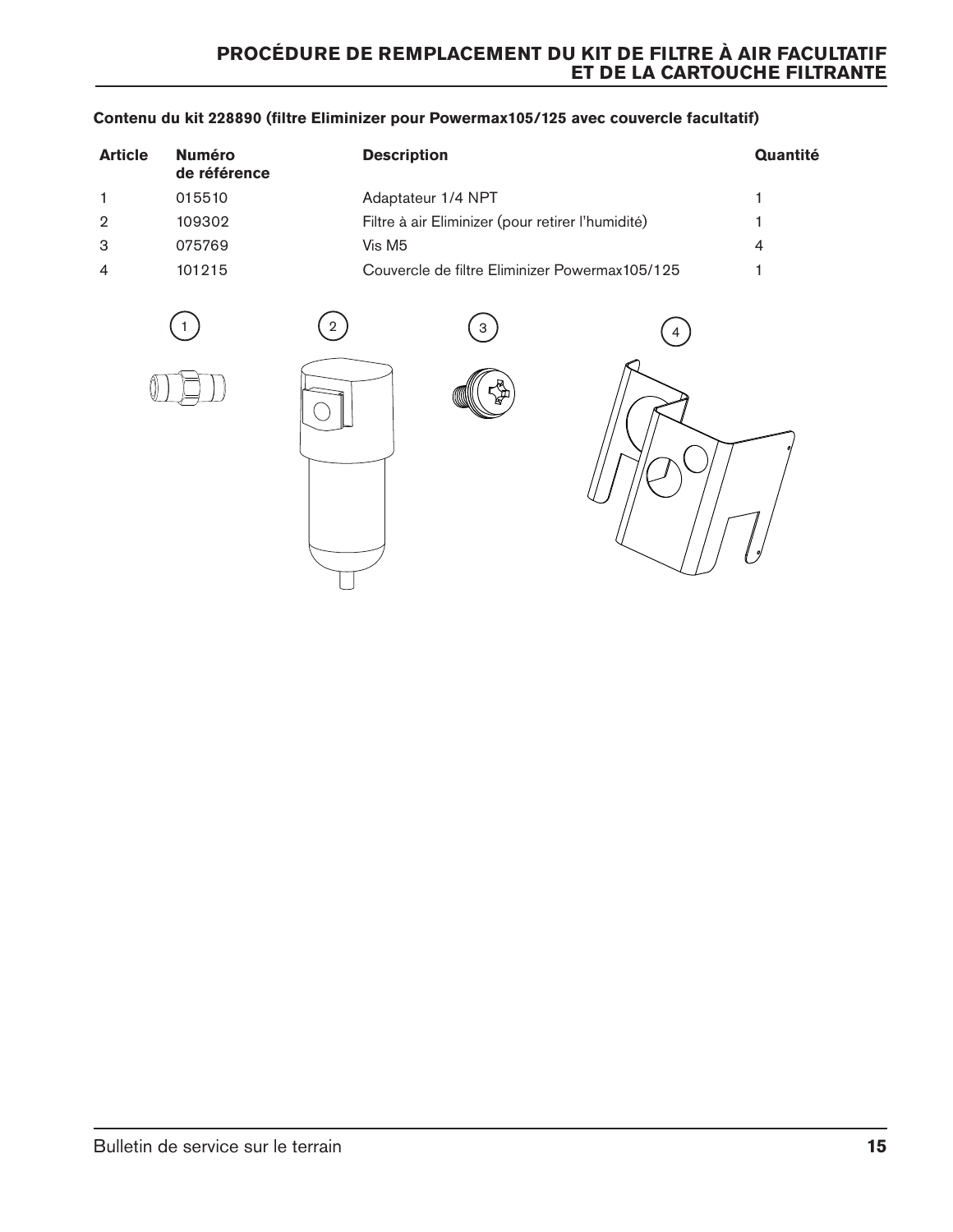# **Installation du filtre (Powermax30 XP/45/45 XP/65/85/105/125)\***



\*Pour le Powermax30, consulter la [page 17](#page-18-0).

#### **Notes :**

- Les composants de la source de courant plasma varient selon le modèle.
- Si vous installez un filtre pour retirer l'huile en plus du filtre d'élimination de l'humidité, consultez [« Ordre des filtres à air facultatifs » à la page 12](#page-13-0) et téléchargez le bulletin de service sur le terrain no 809610 sur [www.hypertherm.com/docs](http://www.hypertherm.com/docs).
- 1. Couper l'alimentation en électricité et en gaz.
- 2. Retirer le raccord d'entrée de gaz (015337) ou l'adaptateur européen (015145) a du support  $\Box$  et le mettre de côté.
- 3. Choisir l'adaptateur du filtre à air 1/4 NPT (015510)  $\bullet$  dans le kit et visser l'adaptateur dans le support  $\bullet$ en se servant de l'enduit d'étanchéité.

# **ATTENTION**

**Ne jamais utiliser du ruban PTFE sur les raccords de gaz. Utiliser plutôt du scellant liquide pour tuyaux.**

**Note :** Appliquer trop d'enduit d'étanchéité peut contaminer la conduite de gaz.

- 4. Installer le nouveau filtre à air servant à retirer l'humidité (109302) sur l'adaptateur <sup>8</sup> en utilisant un enduit d'étanchéité (si nécessaire) avec la flèche pointant vers la source de courant.
- 5. Visser le raccord d'entrée de gaz ou l'adaptateur européen que vous avez retiré dans l'étape [2](#page-18-1) dans votre nouveau filtre en utilisant un enduit d'étanchéité.
- 6. Connecter les alimentations en électricité et en gaz.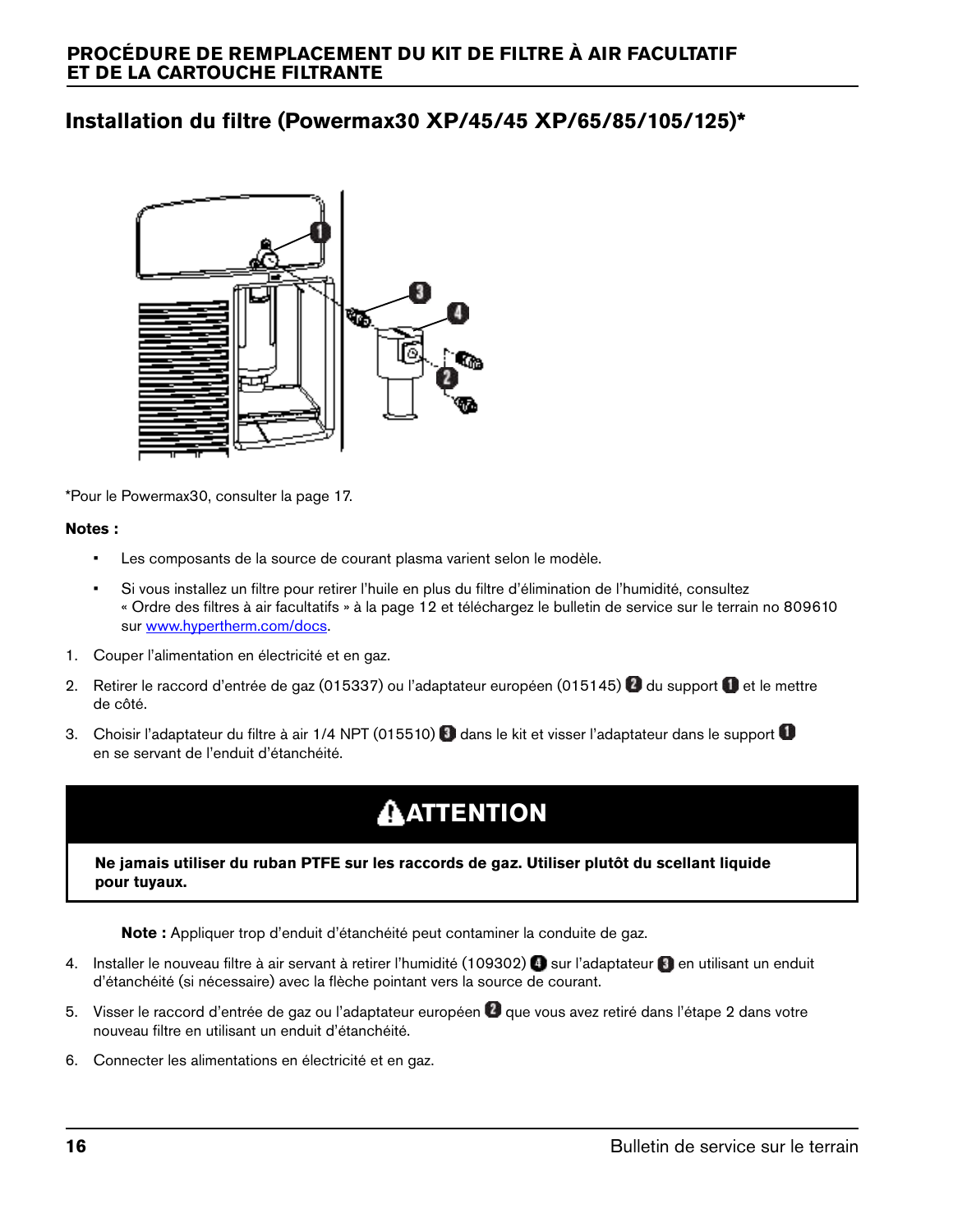# <span id="page-18-0"></span>**Installation du filtre (Powermax30)**

**Note :** Si vous installez un filtre pour retirer l'huile en plus du filtre d'élimination de l'humidité, consultez [« Ordre des filtres à air facultatifs » à la page 12](#page-13-0) et téléchargez le bulletin de service sur le terrain nº 809610 sur [www.hypertherm.com/docs](http://www.hypertherm.com/docs).

- 1. Couper l'alimentation en électricité et en gaz.
- <span id="page-18-1"></span>2. Retirer le raccord d'entrée de gaz (015152) ou l'adaptateur européen (015301) du coupleur en laiton de 1/8 NPT sur la source de courant plasma. Consulter « [Figure 3](#page-18-2) ».
	- **Note :** Ne pas retirer le coupleur en laiton de la source de courant plasma.
- 3. Visser l'adaptateur de filtre à air de 1/8 NPT à 1/4 NPT **2** (015589 dans le kit 128647) sur le coupleur en laiton **1** en utilisant un enduit d'étanchéité. Consulter « [Figure 4](#page-18-3) ».

# **ATTENTION**

**Ne jamais utiliser du ruban PTFE sur les raccords de gaz. Utiliser plutôt du scellant liquide pour tuyaux.**

**Note :** Appliquer trop d'enduit d'étanchéité peut contaminer la conduite de gaz.

- 4. Installer le nouveau filtre à air servant à retirer l'humidité (109302) sur l'adaptateur **2** en utilisant un en utilisant un enduit d'étanchéité avec la flèche pointant vers la source de courant.
- 5. Obtenir un nouveau raccord d'entrée de gaz qui est conçu pour un port de 1/4 NPT et visser le raccord sur le nouveau filtre **3** en utilisant un enduit d'étanchéité.
	- **Note :** Votre raccord 1/8 NPT ou votre adaptateur européen d'origine pourrait ne plus fonctionner car le filtre Eliminizer possède un port 1/4 NPT.
- 6. Connecter les alimentations en électricité et en gaz.

<span id="page-18-2"></span>

<span id="page-18-3"></span>

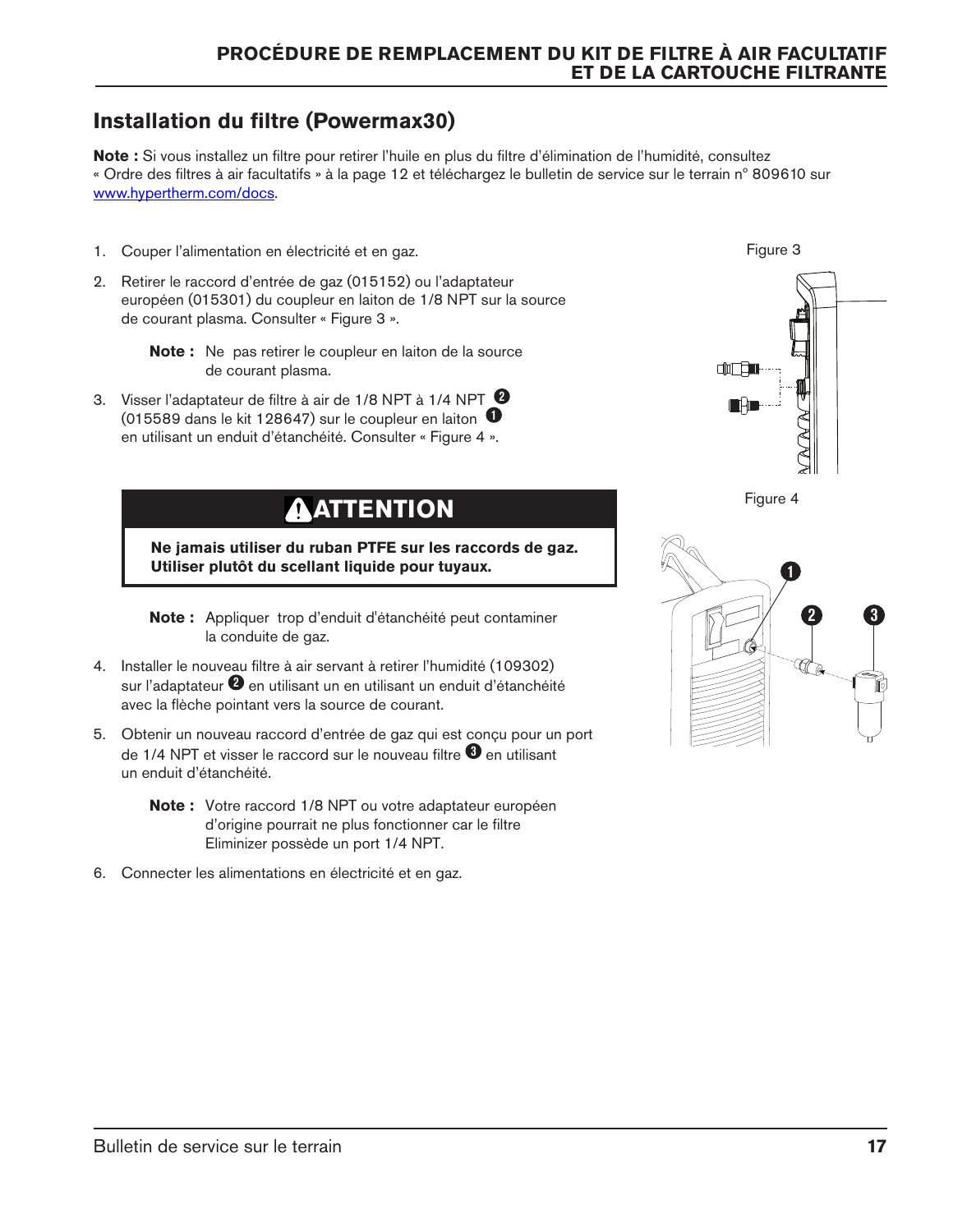# **Installation du couvercle pour filtre facultatif (Powermax65/85/105/125)**

- 1. Couper l'alimentation en électricité en gaz.
- 2. Retirer les deux vis supérieures de chaque côté de la source de courant.
- 3. Placer le couvercle pour filtre sur ce dernier, à l'arrière de la source de courant, puis aligner les trous de vis avec le couvercle de la source de courant.
- 4. Installer les quatre nouvelles vis dans le couvercle pour filtre et le couvercle de la source de courant et serrer ensuite les vis à 17 kg∙cm.
- 5. Reconnecter les alimentations en électricité et en gaz.

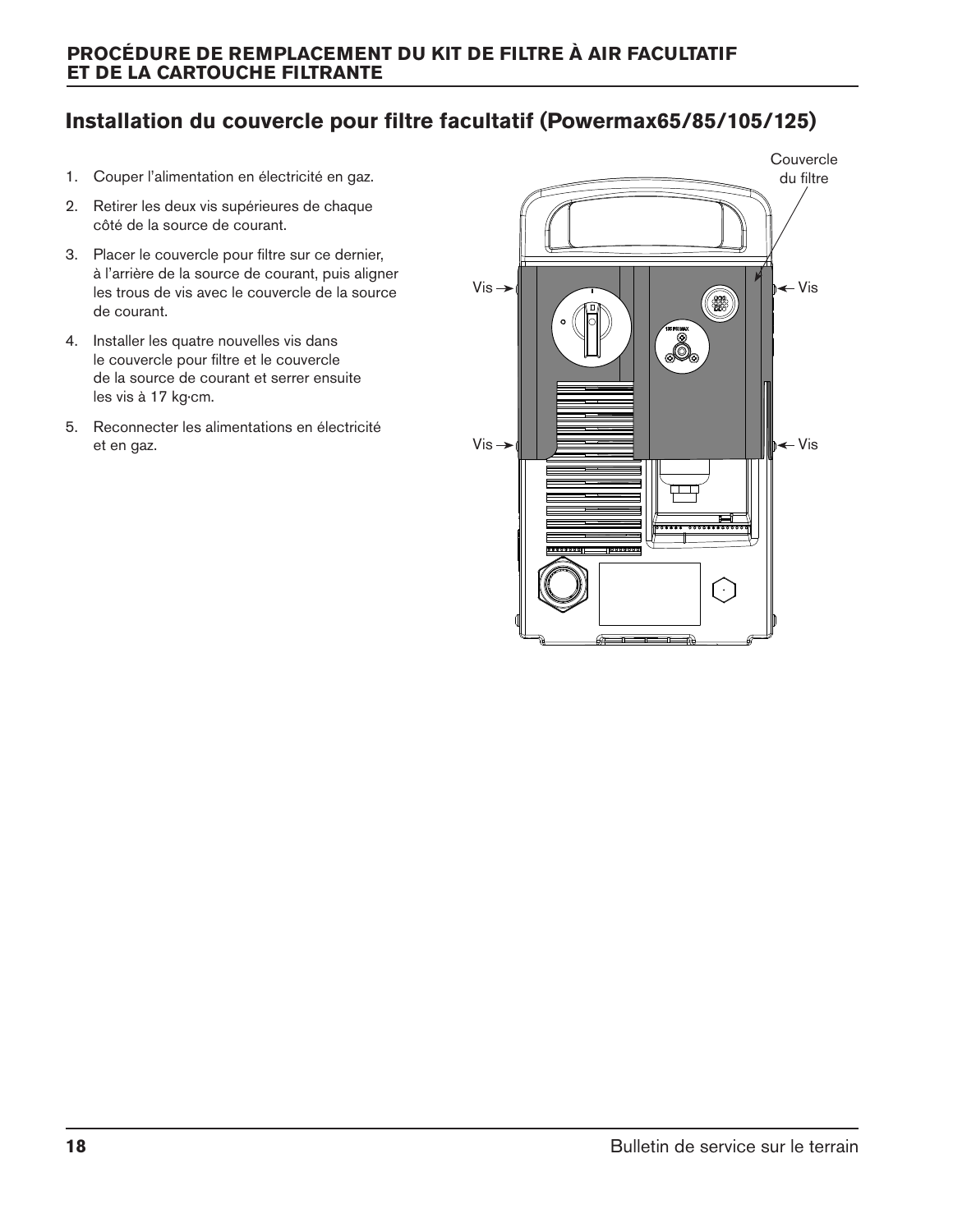# **Remplacement de la cartouche filtrante**

- 1. Couper l'alimentation en électricité et en gaz.
- 2. Retirer le protecteur métallique de la cuve de filtre.
	- a. Pousser vers le bas le loquet sur le protecteur métallique et le tourner dans le sens horaire.
	- b. Tirer le protecteur métallique vers le bas pour le retirer.



3. Retirer la cuve de filtre en tournant le bol transparent dans le sens anti-horaire et pousser la cuve vers le bas.



4. Retirer l'ancienne cartouche filtrante en la tournant dans le sens anti-horaire jusqu'à ce qu'elle se dévisse et se détache.